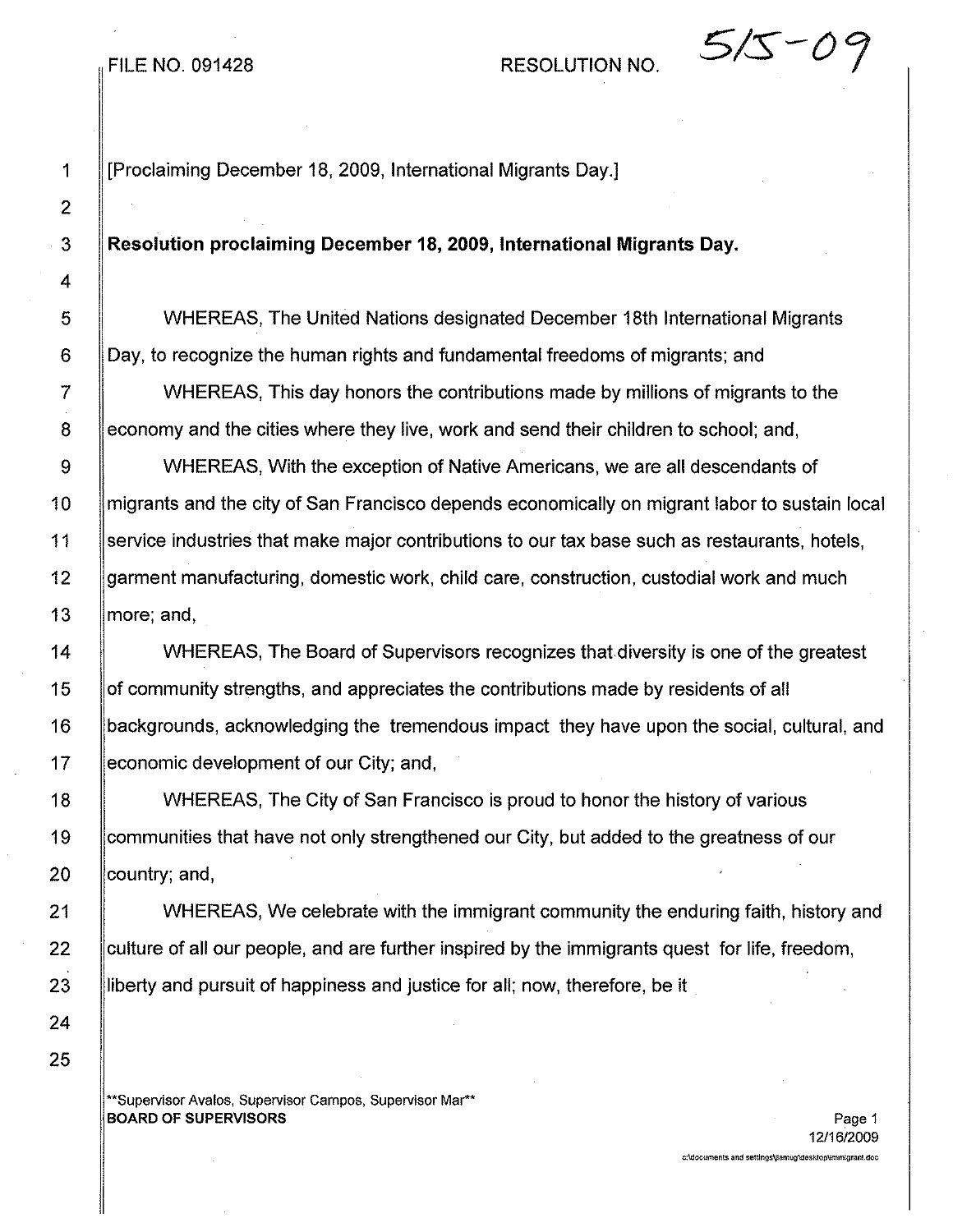1 | RESOLVED, The San Francisco Board of Supervisors, do hereby proclaim December 2 | 18, 2009, as the first annual International Migrants Day and extend best wishes to all of our 3 communities as they hold appropriate ceremonies to commemorate this observance.

\*\*Supervisor Avalos, Supervisor Campos, Supervisor Mar\*\* BOARD OF SUPERVISORS **Page 2**